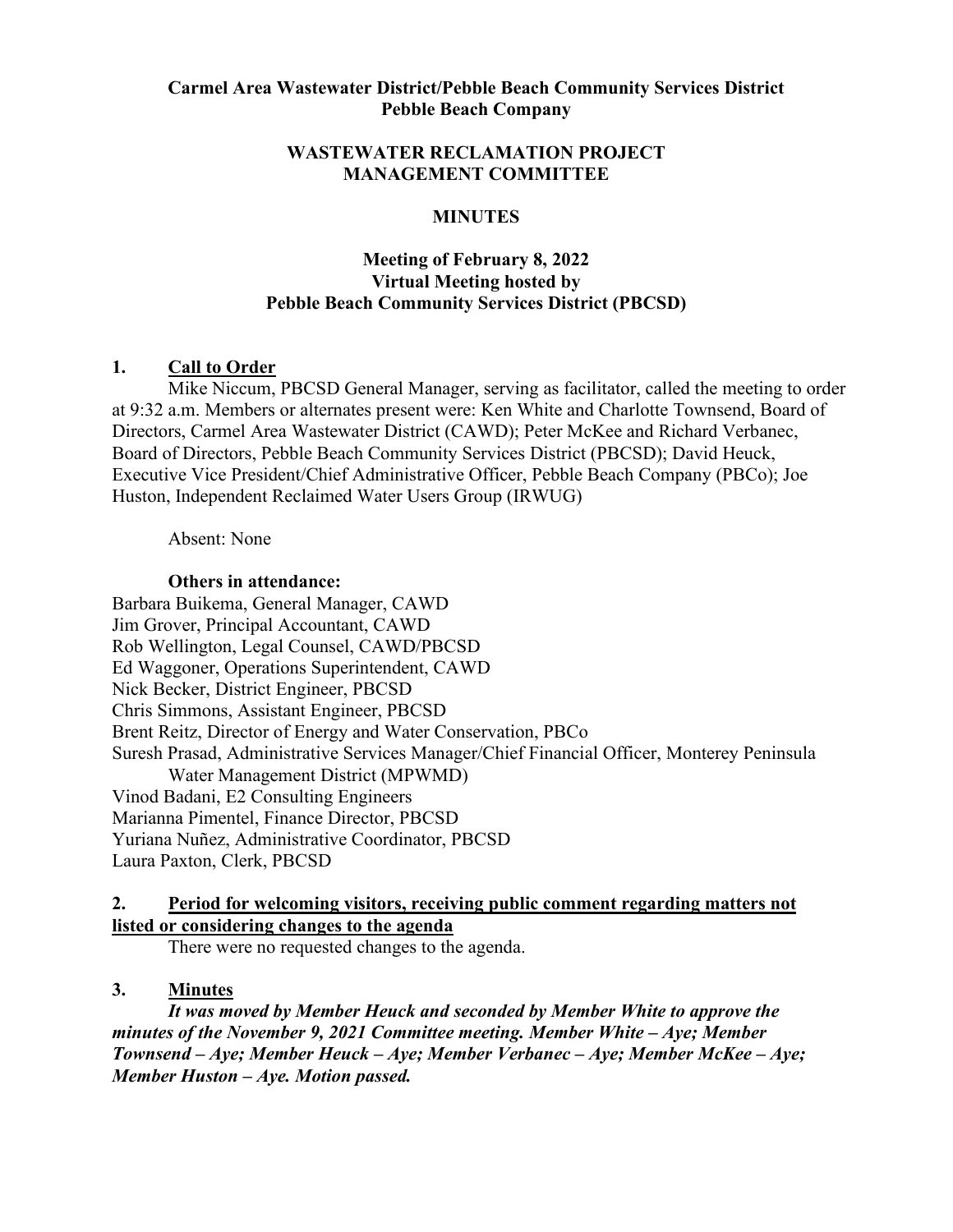### **4. Audit Services Agreement for Fiscal Years 2021-2024**

The Committee received and reviewed the staff report prepared by General Manager Buikema.

*It was moved by Member Huston and seconded by Member McKee to authorize execution of an agreement with The Pun Group to provide audit services to the CAWD/PBCSD Reclamation Project for the fiscal years 2021-2024 with an option to extend for three additional years. Member White – Aye; Member Townsend – Abstain; Member Heuck – Aye; Member Verbanec – Aye; Member McKee – Aye; Member Huston – Aye. Motion passed.* 

# **5. Replacement Reverse Osmosis Membranes Purchase**

The Committee received and reviewed CAWD Operations Superintendent Waggoner's staff report. Mr. Waggoner recommended an immediate unbudgeted purchase of the Torey membranes due to escalating prices and restricted availability. Freight charges would be determined at the time of shipment since trucking costs are volatile right now.

*It was moved by Member Huston and seconded by Member White to approve purchasing 63 Torey TMG20D-400 Reverse Osmosis (RO) membranes to replace all 3rd and 4th stage RO membranes from trains A, B and C for the sum of \$32,855.13 plus freight charges for an estimated total of \$35,000.00 Member White – Aye; Member Townsend – Aye; Member Heuck – Aye; Member Verbanec – Aye; Member McKee – Aye; Member Huston – Aye. Motion passed.* 

#### **6. Receive and consider reports relating to Operations and Maintenance of Project A. Financial Statements (ending December 31, 2021)**

Jim Grover, CAWD Principal Accountant gave an overview of Financial Statements for the six-month period ending December 31, 2021. On July 1, 2022, Certificates of Participation (COP) will be transferred from long-term debt to current debt. The last COP payment will be made June 2023; Mr. Niccum encouraged the committee to begin addressing project capital reserve policy issues now, well before COP payoff in June 2023. The Reclamation Project was reported to be in good standing.

*The O & M Financial Statements for the period were received for information and no action was required.* 

# **B. Receive/consider reports relating to Project operations and maintenance – ("O & M") of Project**

Ed Waggoner, CAWD Operations Superintendent presented slides on plant maintenance and operations over the last three months. Cell #2 of the microfiltration membranes was replaced in September and is running fine. Chemical costs are the longterm focus now. Sulfuric acid went from \$1.92/gallon to \$4.90/gallon. A substitute cerium chloride product for the sand filters has been found in California at a significantly lower cost. Consultation with Trussell Technologies is underway to address chemical use and cost control. On stages three and four, Clean in Place (CIP) will be done on a